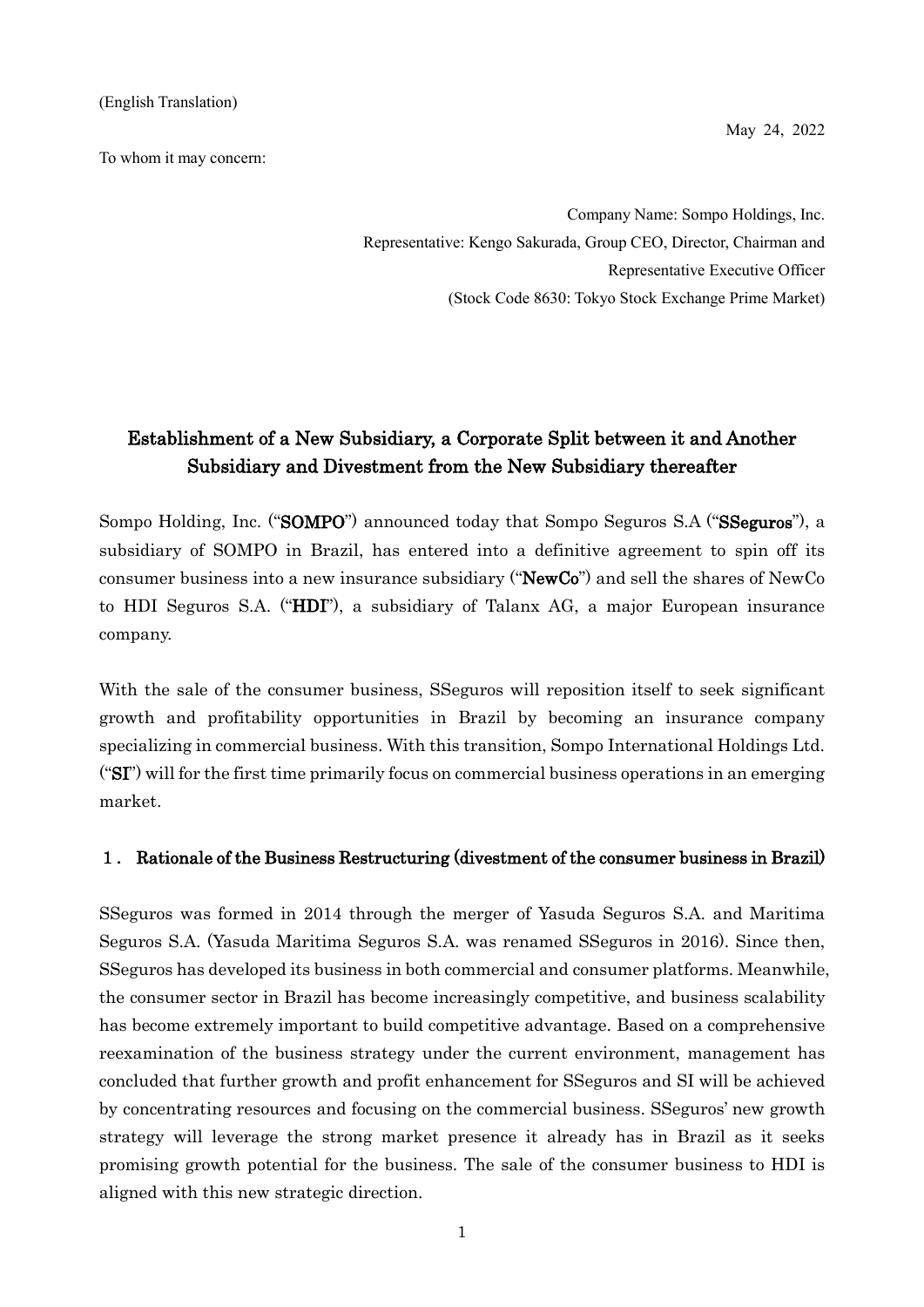SSeguros already has a stable business foundation in its commercial business, including having the No. 1 market share in marine insurance. SSeguros aims to expand its footprint in unexplored markets by utilizing SI's globally recognized commercial and specialty insurance expertise in product development, underwriting, reinsurance, and DX using AI.

### 2. Transaction Structure

NewCo will be incorporated as a wholly-owned subsidiary of SSeguros, which will then transfer all assets and liabilities related to the consumer business to NewCo via an absorption-type company split. SSeguros will complete the sales of its consumer business via a divestment of a 100% stake in NewCo to HDI.

### 3. Overview of SSeguros

| (1)                                                    | Company name         | Sompo Seguros S.A.                                |                 |                 |                                  |                                                      |
|--------------------------------------------------------|----------------------|---------------------------------------------------|-----------------|-----------------|----------------------------------|------------------------------------------------------|
| (2)                                                    | Location             |                                                   |                 |                 |                                  | Rua Cubatão, 320, Paraíso São Paulo-SP CEP04013-001- |
|                                                        |                      | <b>Brasil</b>                                     |                 |                 |                                  |                                                      |
| (3)                                                    | Name and title of    | Alfredo Lalia Neto, Chief Executive Officer       |                 |                 |                                  |                                                      |
|                                                        | representative       |                                                   |                 |                 |                                  |                                                      |
| (4)                                                    | Nature of business   | Insurance company                                 |                 |                 |                                  |                                                      |
| (5)                                                    | Capital              | BRL 1,872 million (JPY 48.5 billion) $*1$         |                 |                 |                                  |                                                      |
| (6)                                                    | of<br>Date           |                                                   | October 8, 1943 |                 |                                  |                                                      |
|                                                        | establishment        |                                                   |                 |                 |                                  |                                                      |
| (7)                                                    | Major shareholders   | Sompo International Holdings Brasil Ltda. (99.9%) |                 |                 |                                  |                                                      |
|                                                        | and investment rate  |                                                   |                 |                 |                                  |                                                      |
| (8)                                                    | SOMPO's              | Capital                                           |                 |                 |                                  | Sompo International Holdings Brasil Ltda., a         |
|                                                        | relationship<br>with | relationship                                      |                 |                 |                                  | subsidiary of SOMPO, owns 99.9% of its shares        |
|                                                        | the company          | Human                                             |                 |                 |                                  | One of SOMPO's executives is also serving as         |
|                                                        |                      | relationship                                      |                 | a board member. |                                  |                                                      |
|                                                        |                      | <b>Business</b>                                   |                 | Reinsurance     | transactions                     | between<br>exist                                     |
|                                                        |                      | relationship                                      |                 |                 | SOMPO's affiliates and SSeguros. |                                                      |
| (9)<br>Financial results of the past three years *2, 3 |                      |                                                   |                 |                 |                                  |                                                      |
|                                                        | Fiscal year          | December 2019                                     |                 |                 | December 2020                    | December 2021                                        |
| Net Assets                                             |                      |                                                   | 1,283           |                 | 1,266                            | 973                                                  |
| <b>Total Assets</b>                                    |                      |                                                   | 5,088           |                 | 5,501                            | 5,421                                                |
| Net Assets per share                                   |                      |                                                   | 11.8            |                 | 10.4                             | 4.6                                                  |
| <b>Gross Premium</b>                                   |                      |                                                   | 3,350           |                 | 3,076                            | 3,282                                                |
| Profit Before Tax                                      |                      |                                                   | 80              |                 | $\triangle 227$                  | $\blacktriangle$ 750                                 |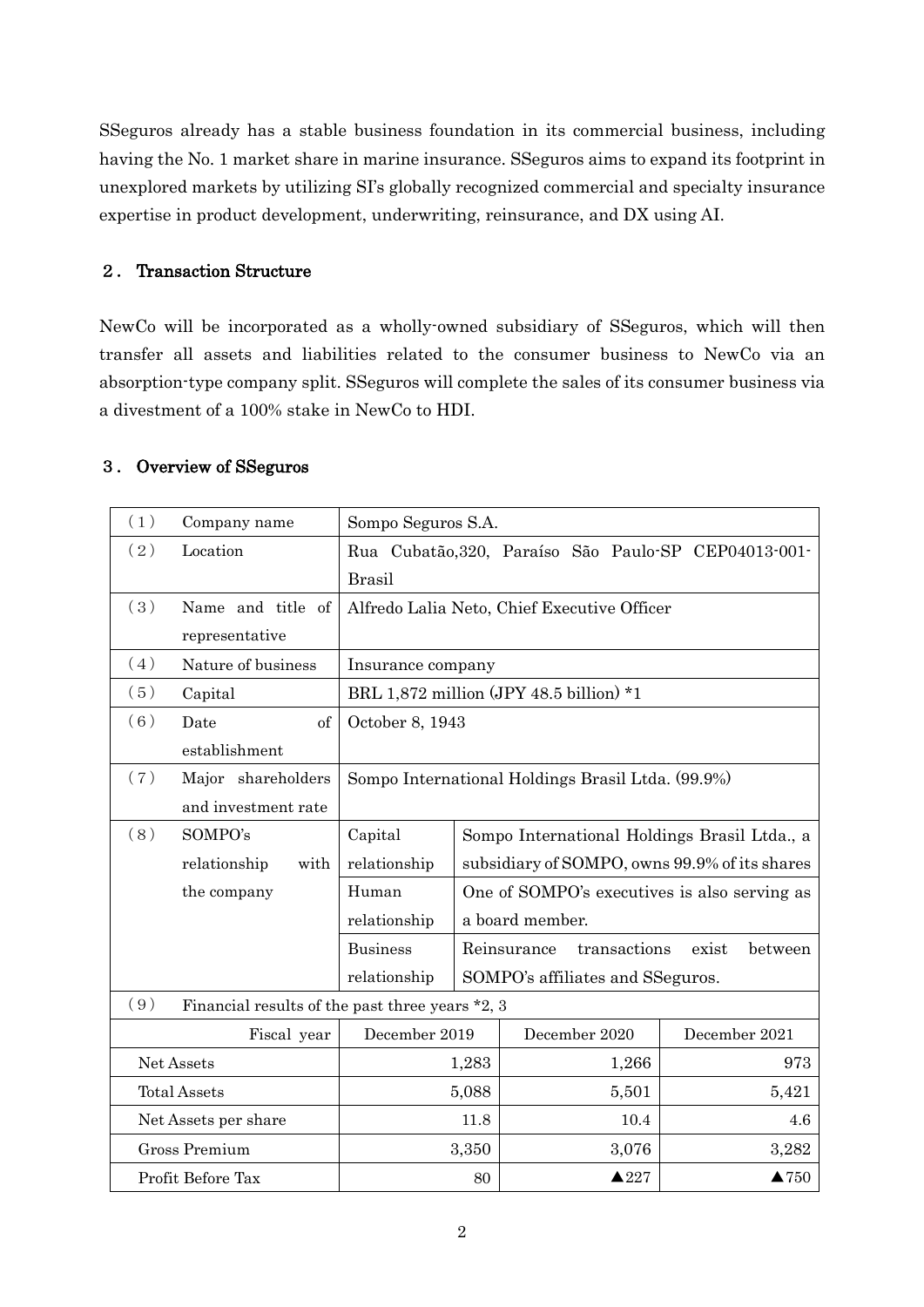| Net income           | 70     | $\triangle$ 160      | $\blacktriangle 915$ |
|----------------------|--------|----------------------|----------------------|
| Net income per share | 0.6    | $\blacktriangle 1.3$ | ▲4.3                 |
| Dividends per share  |        |                      |                      |
| Combined ratio       | 100.8% | 108.9%               | $129.2\%$            |

- 1. The exchange rate of 1 BRL = JPY 25.93 (as of April 28, 2022) is applied.
- 2. BRL amounts are in millions (amounts for the net income per share and dividends per share are in BRL).
- 3. Based on the financial statements submitted to the insurance authority in Brazil on a non-consolidated basis.

### 4. Overview of NewCo

| (1) | Company name        | NewCo (tentative)                       |                                                    |  |
|-----|---------------------|-----------------------------------------|----------------------------------------------------|--|
| (2) | Location            | TBD                                     |                                                    |  |
| (3) | Name and title of   | TBD                                     |                                                    |  |
|     | representative      |                                         |                                                    |  |
| (4) | Nature of business  | Insurance company                       |                                                    |  |
| (5) | Capital             | BRL 383 million (JPY 9.9 billion) *1, 2 |                                                    |  |
| (6) | Date of             | In or after August 2022 (planned)       |                                                    |  |
|     | establishment       |                                         |                                                    |  |
| (7) | Major shareholders  |                                         | To be incorporated as a wholly-owned subsidiary by |  |
|     | and investment rate | SSeguros (planned)                      |                                                    |  |
| (8) | SOMPO's             | Capital                                 | To be incorporated as a wholly-owned               |  |
|     | relationship with   | relationship                            | subsidiary of SSeguros (planned)                   |  |
|     | the company         | Human                                   | TBD                                                |  |
|     |                     | relationship                            |                                                    |  |
|     |                     | <b>Business</b>                         | TBD                                                |  |
|     |                     | relationship                            |                                                    |  |

[Overview of NewCo]

(1) Nature of Business

Insurance company specializes in the consumer business

(2) Operating Result (As of the end of Dec. 2021)

Gross Premium BRL 1,762 million (JPY 45.7 billion)

- (3) Book Values of Assets and Liabilities (As of the end of Dec. 2021) Total Assets BRL 2,177 million (JPY 56.4 billion) Total Liabilities BRL 1,794 million (JPY 46.5 billion) Total Equity BRL 383 million (JPY 9.9 billion)
	- 1. The exchange rate of 1 BRL = JPY 25.93 (as of April 28, 2022) is applied.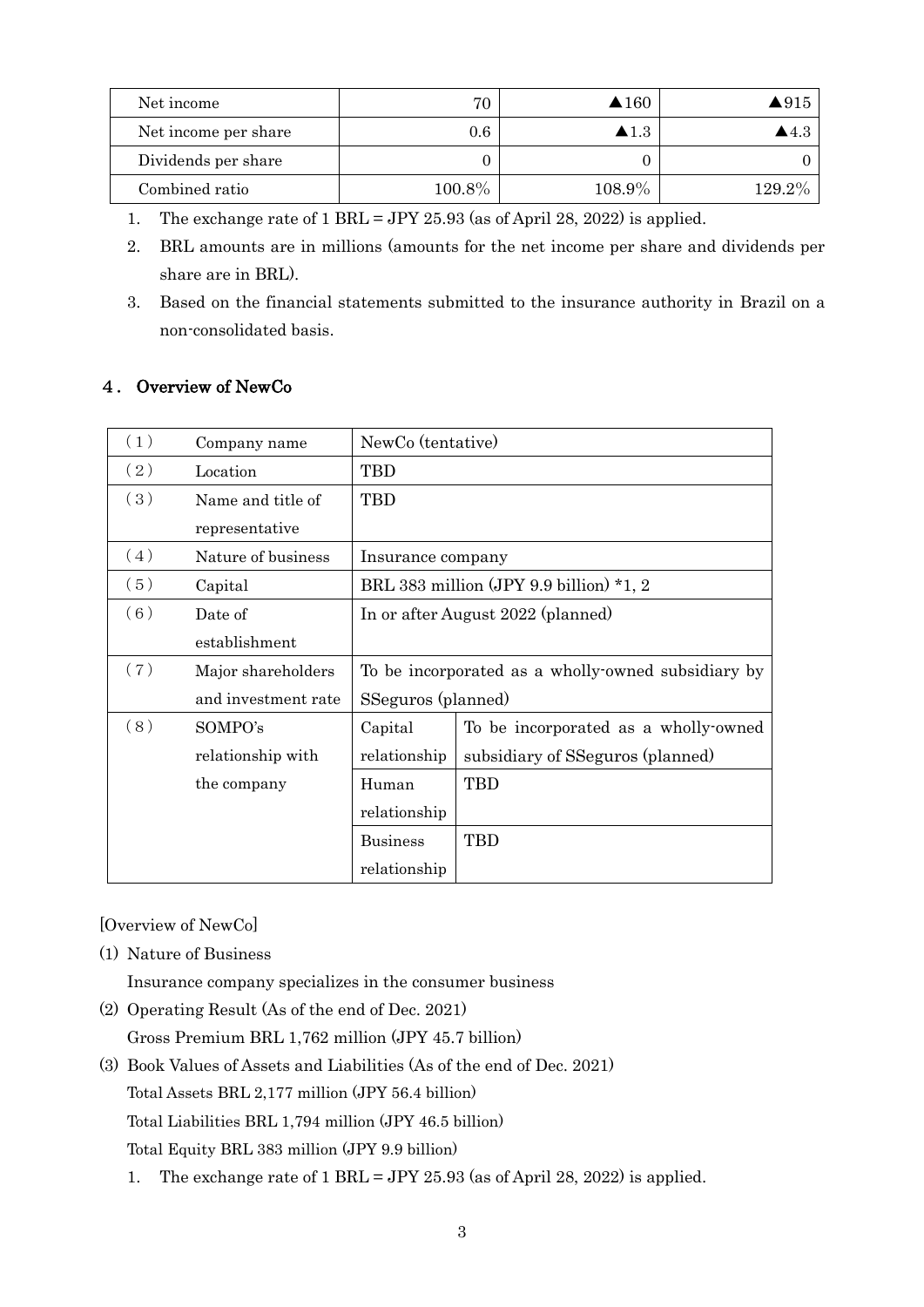2. Capital amount and financials of NewCo to be fixed after the completion of the sales of NewCo's shares to HDI. The capital amount is estimated based on the financials of SSeguros as of 31 December 2021, assuming that the total equity related to the retail business is succeeded to NewCo via a corporate split and recorded as the capital amount.

| Overview of HDI<br>5. |  |
|-----------------------|--|
|-----------------------|--|

| (1)                  | Company name                                    | HDI Seguros S.A.                                   |                             |                                 |                  |
|----------------------|-------------------------------------------------|----------------------------------------------------|-----------------------------|---------------------------------|------------------|
| (2)                  | Location                                        | Av das Nações Unidas 14261, Brooklin Paulista, São |                             |                                 |                  |
|                      |                                                 | Paulo-SP CEP:0478-00- Brasil                       |                             |                                 |                  |
| (3)                  | Name and title of                               | Eduardo Dal Ri, Chief Executive Officer            |                             |                                 |                  |
|                      | representative                                  |                                                    |                             |                                 |                  |
| (4)                  | Nature of business                              | Insurance company                                  |                             |                                 |                  |
| (5)                  | Capital                                         | BRL 755 million (JPY 19.6 billion) *1              |                             |                                 |                  |
| (6)                  | Date of                                         | March 03, 1980                                     |                             |                                 |                  |
|                      | establishment                                   |                                                    |                             |                                 |                  |
| (7)                  | Major shareholders                              |                                                    | HDI International AG (100%) |                                 |                  |
|                      | and investment                                  |                                                    |                             |                                 |                  |
|                      | rate                                            |                                                    |                             |                                 |                  |
| (8)                  | SOMPO's                                         | Capital relationship                               | None                        |                                 |                  |
|                      | relationship with                               | Human relationship                                 | None                        |                                 |                  |
|                      | the company                                     | Business relationship                              | None                        |                                 |                  |
|                      |                                                 | Status as a Related Party                          | None                        |                                 |                  |
| (9)                  | Financial results of the past three years *2, 3 |                                                    |                             |                                 |                  |
|                      | Fiscal year                                     | December 2019                                      |                             | December 2020                   | December 2021    |
| Net Assets           |                                                 | 1,181                                              |                             | 1,205                           | 1,046            |
| <b>Total Assets</b>  |                                                 | 4,275                                              |                             | 4,415                           | 4,673            |
| Net Assets per share |                                                 | 18,402                                             |                             | 18,775                          | 16,301           |
| Gross Premium        |                                                 | 3,559                                              | 3,621                       |                                 | 3,726            |
| Profit Before Tax    |                                                 | 183                                                |                             | $\triangle$ 141<br>89           |                  |
| Net income           |                                                 | 131                                                |                             | 70<br>$\triangle 69$            |                  |
| Net income per share |                                                 | 2,043                                              |                             | $\blacktriangle$ 1,072<br>1,098 |                  |
| Dividends per share  |                                                 | 1,025                                              |                             | 817                             | $\boldsymbol{0}$ |

1. The exchange rate of 1 BRL = JPY 25.93 (as of April 28, 2022) is applied.

2. BRL amounts are in millions (amounts for the net income per share and dividends per share are in BRL).

3. Based on the financial statements submitted to the insurance authority in Brazil on a non-consolidated basis.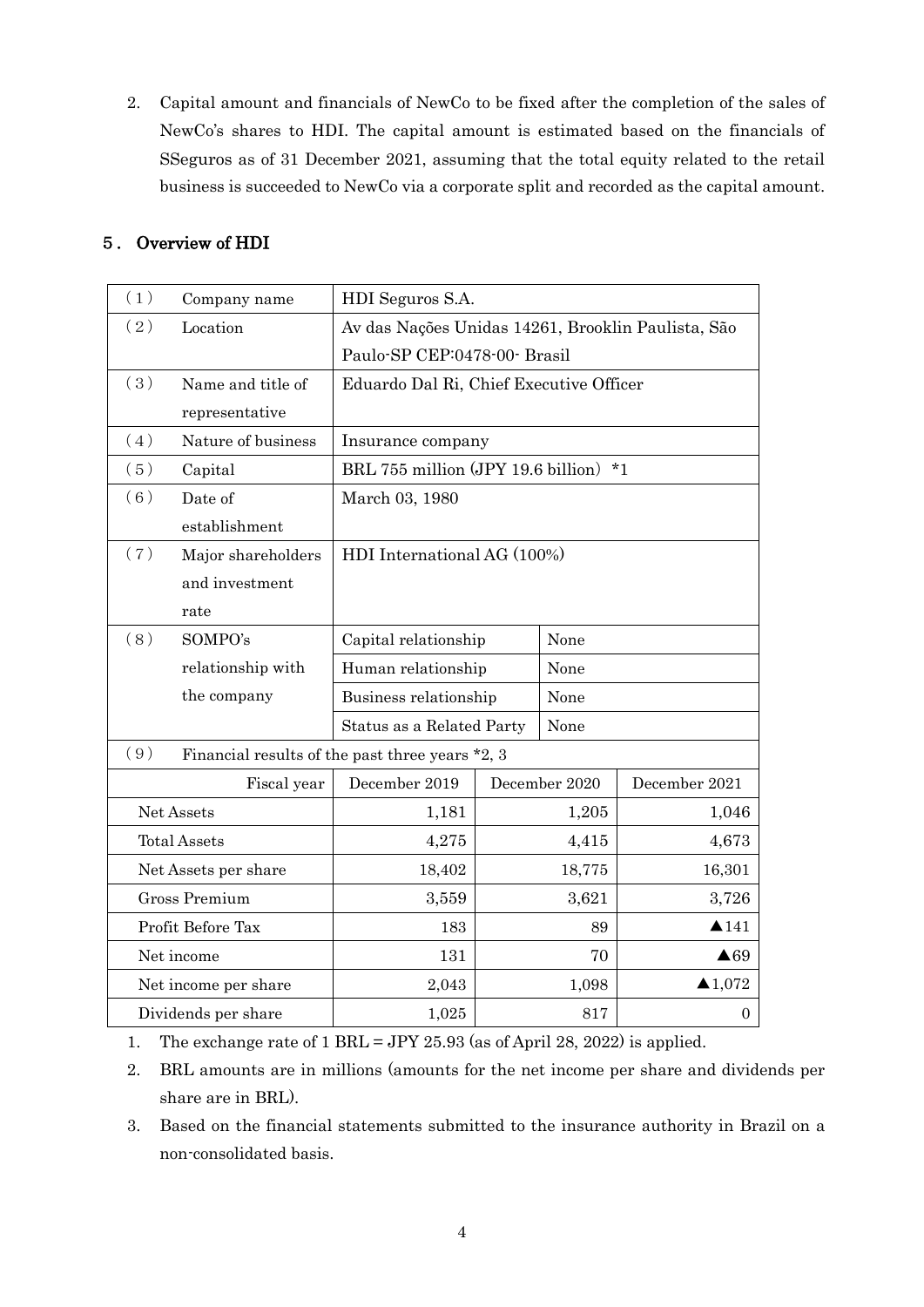# 6. Number of Shares to be Transferred, Transfer Price, and Number of Shares Held Before and After the Transfer

| (1) | Number of shares    | [TBD] (Voting rights: $100.0\%$ )                          |
|-----|---------------------|------------------------------------------------------------|
|     | held before the     |                                                            |
|     | transfer            |                                                            |
| (2) | Number of shares to | All shares held prior to the transfer                      |
|     | be transferred      |                                                            |
| (3) | Transfer price      | BRL 1,230 million (JPY 31.9 billion) *                     |
|     |                     | *The initial payment is subject to certain closing account |
|     |                     | and other adjustments and expected to amount to            |
|     |                     | approximately BRL 1,050 million. Part of the Transfer      |
|     |                     | Price that may be adjusted up or down based on certain     |
|     |                     | performance based criteria post closing will be retained   |
|     |                     | and be subject to deferred and contingent release to       |
|     |                     | SSeguros.                                                  |
| (4) | Number of shares to | (Voting rights: $0.0\%$ )<br>$\Omega$                      |
|     | be held after the   |                                                            |
|     | transfer            |                                                            |

\*The exchange rate of 1 BRL = JPY 25.93 (as of April 28, 2022) is applied.

# 7. Timetable

| (1) | Determination date    | May 24,2022                        |
|-----|-----------------------|------------------------------------|
| (2) | Signing date of share | May 24,2022                        |
|     | transfer agreement    |                                    |
| (3) | Scheduled date of     | In or after August 2022 (planned)  |
|     | NewCo's               |                                    |
|     | incorporation         |                                    |
| (4) | Scheduled date of     | In or after October 2022 (planned) |
|     | company split         |                                    |
| (5) | Scheduled date of     | In or after January 2023 (planned) |
|     | share transfer        |                                    |